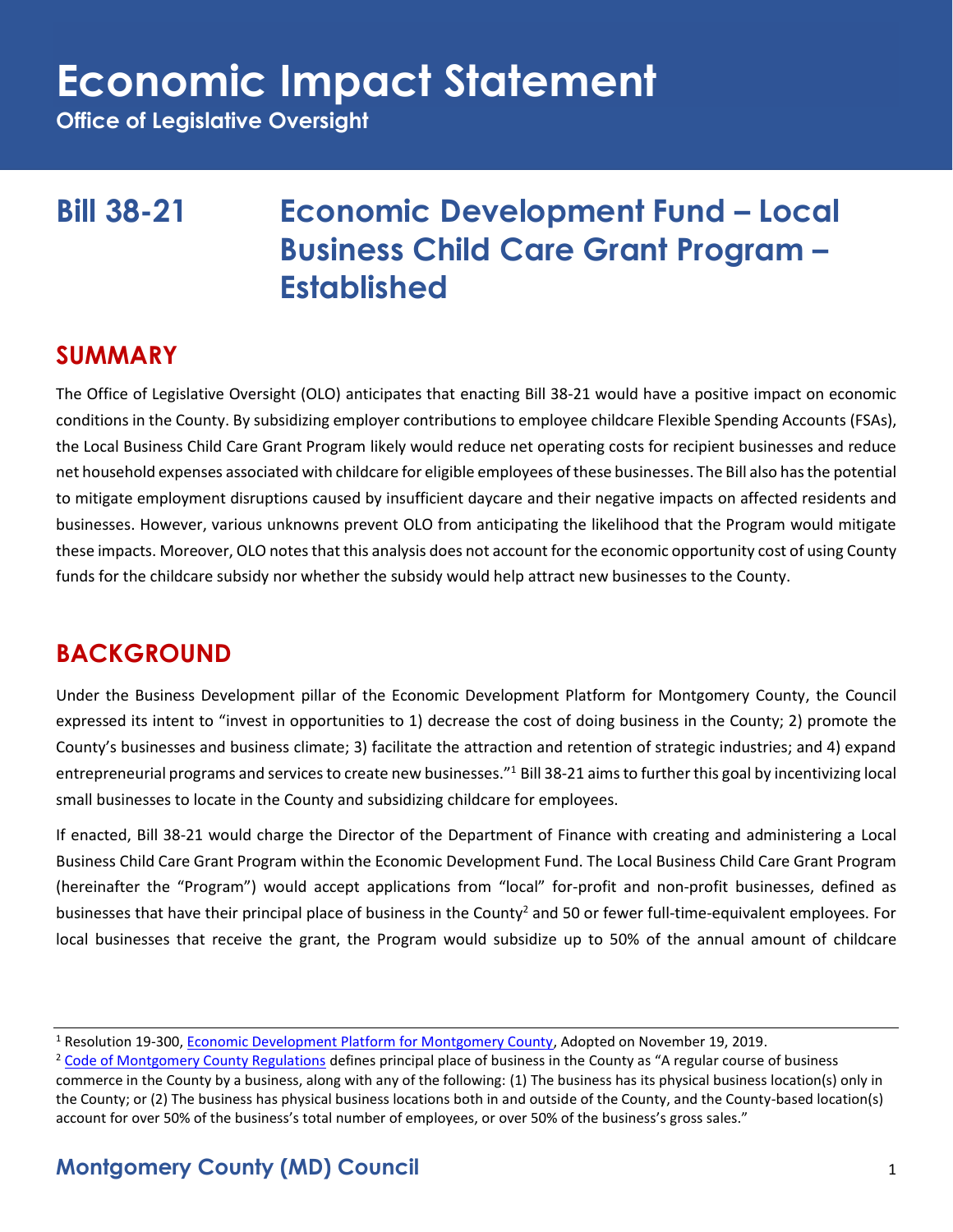**Office of Legislative Oversight**

contributions businesses make to their employees' Flexible Spending Accounts (FSAs) for child care. The grant would only apply to employees whose incomes fall below \$125,000 annually.<sup>3</sup>

### **INFORMATION SOURCES, METHODOLOGIES, AND ASSUMPTIONS**

Enacting Bill 38-21 would involve a transfer from the County to businesses that receive the Local Business Child Care Grant. Using funds from the Economic Development Fund (EDF), the County would subsidize certain businesses' contributions to employees' FSAs for childcare. For businesses already based in the County, the transfer from the County to businesses entails a shift where economic activity occurs within the County—that is, County revenues being used to subsidize certain businesses' childcare contributions versus some other use of government spending. In contrast, if the subsidy plays a causal role in attracting new businesses to the County, the transfer would contribute to an influx of economic activity in the County.

Ultimately, the total annual economic impact of Bill 38-21 would depend on:

- (a) the per year economic impacts of the childcare subsidy to affected businesses and residents;
- (b) the per year economic opportunity cost of using EDF funds for the childcare subsidy; and
- (c) the number and size of businesses the County attracts using the childcare subsidy per year.

OLO limits the scope of this analysis to the economic benefits of the childcare subsidy for several reasons. First, it is unknown how County revenues would otherwise be used in the absence of enacting Bill 38-21. For this reason, OLO cannot account for the economic impacts of alternative government spending required to estimate (b). Second, due to time limitations, OLO is unable to examine the extent to which the Program would attract new businesses to the County required to estimate the economic impacts of (c).

In subsequent sections, this analysis focuses on the economic benefits of Bill 38-21 to the primary stakeholders:

- eligible businesses, i.e., businesses that have their principal place of business is in the County and have 50 or fewer full-time-equivalent employees; and
- eligible employees, i.e., employees at eligible businesses whose incomes fall below \$125,000 annually

<sup>3</sup> Montgomery County Council, [Bill 38-21, Economic Development Fund](https://www.montgomerycountymd.gov/council/Resources/Files/agenda/col/2021/20211019/20211019_10C.pdf) – Local Business Child Care Grant Program – Established, Introduced on October 19, 2021.

#### **Montgomery County (MD) Council** 2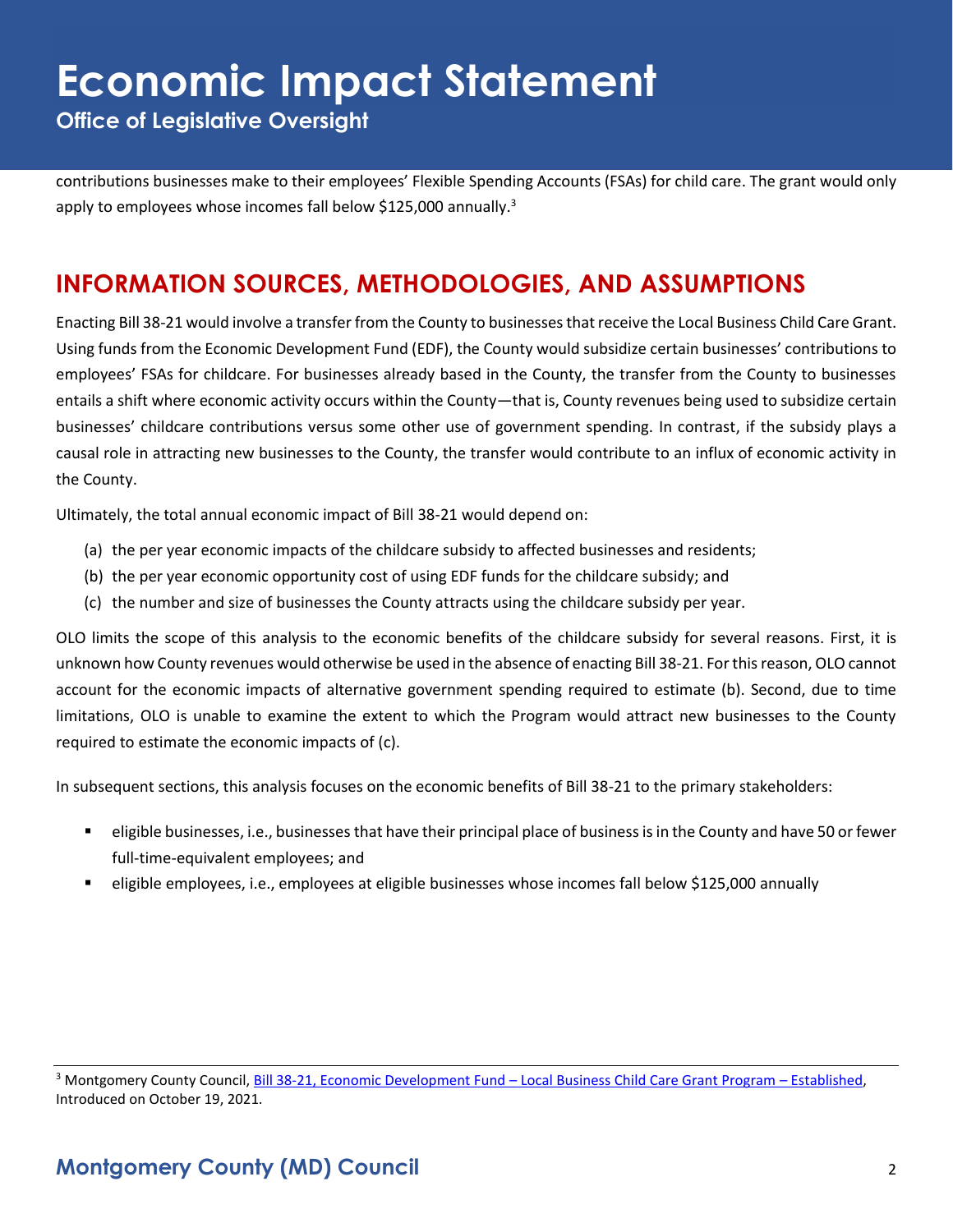**Office of Legislative Oversight**

OLO does not use a quantitative method to estimate the impacts on the primary stakeholders due to unknowns regarding the supply and demand for the Program.<sup>4</sup> Instead, OLO provides a qualitative assessment of the impacts based on the Program and childcare FSA conditions.

#### **VARIABLES**

The primary variables that would affect the economic impacts of enacting Bill 38-21 are the following:

- total dollar amount of grant funds
- total number of eligible businesses with childcare FSAs
- total number of eligible employees at eligible businesses
- total dollar amount of business and employee contributions to childcare FSAs

#### **IMPACTS**

**WORKFORCE** ▪ **TAXATION POLICY** ▪ **PROPERTY VALUES** ▪ **INCOMES** ▪ **OPERATING COSTS** ▪ **PRIVATE SECTOR CAPITAL INVESTMENT** ▪ **ECONOMIC DEVELOPMENT** ▪ **COMPETITIVENESS**

#### **Businesses, Non-Profits, Other Private Organizations**

The primary private organizations that enacting Bill 38-21 would affect are eligible businesses that currently provide childcare FSAs for their employees and those that would provide the benefits due to the grant subsidy. These businesses would experience a net reduction in operating costs associated with providing childcare FSAs. The reduction would occur for businesses that use the Local Business Child Care Grant to maintain current contribution levels to employees as well as those that use the subsidy to increase contribution levels. In terms of the former, the grant would subsidize current levels. For instance, an employer that contributes \$1,000 per employee would receive up to a \$500 subsidy from the grant. For businesses that increase contribution levels, the grant subsidy as well as additional payroll and FICA tax savings would reduce the marginal cost associated with providing more contributions.<sup>5</sup>

Moreover, to the extent that Bill 38-21 induces eligible businesses to provide or expand contributions to employee childcare FSAs, these businesses may experience additional economic benefits, such as improving employee recruitment and retention and reducing employee absenteeism and turnover associated with insufficient childcare. Indeed, Montgomery County is among the least affordable counties in Maryland for childcare. The average annual price of infant care is \$19,632 for child care centers and \$13,703 for family child care.<sup>6</sup> According to a 2018 study by the Maryland Family Network, the high costs of child care throughout Maryland contribute to employment disruptions for working parents

<sup>&</sup>lt;sup>4</sup> In terms supply, the total dollar amount of grant funds that would be injected into the local economy on an annual basis cannot be estimated, as the Bill does not specify figures on annual funding amounts. In terms of demand, the number of businesses that currently have childcare FSAs for their employees, the number of businesses that would establish the benefits due to the grant, the total number of qualifying employees across businesses, and other key variables are unknown.

<sup>&</sup>lt;sup>5</sup> Brenda Porter-Rockwell, "[How to Set Up a Flexible Spending Account](https://www.inc.com/guides/2010/04/setting-up-a-flexible-spending-plan.html)," Inc.

<sup>6</sup> Child Care Aware of America. 2019. *The US and the High Price of Child Care*. County Supplement for Maryland.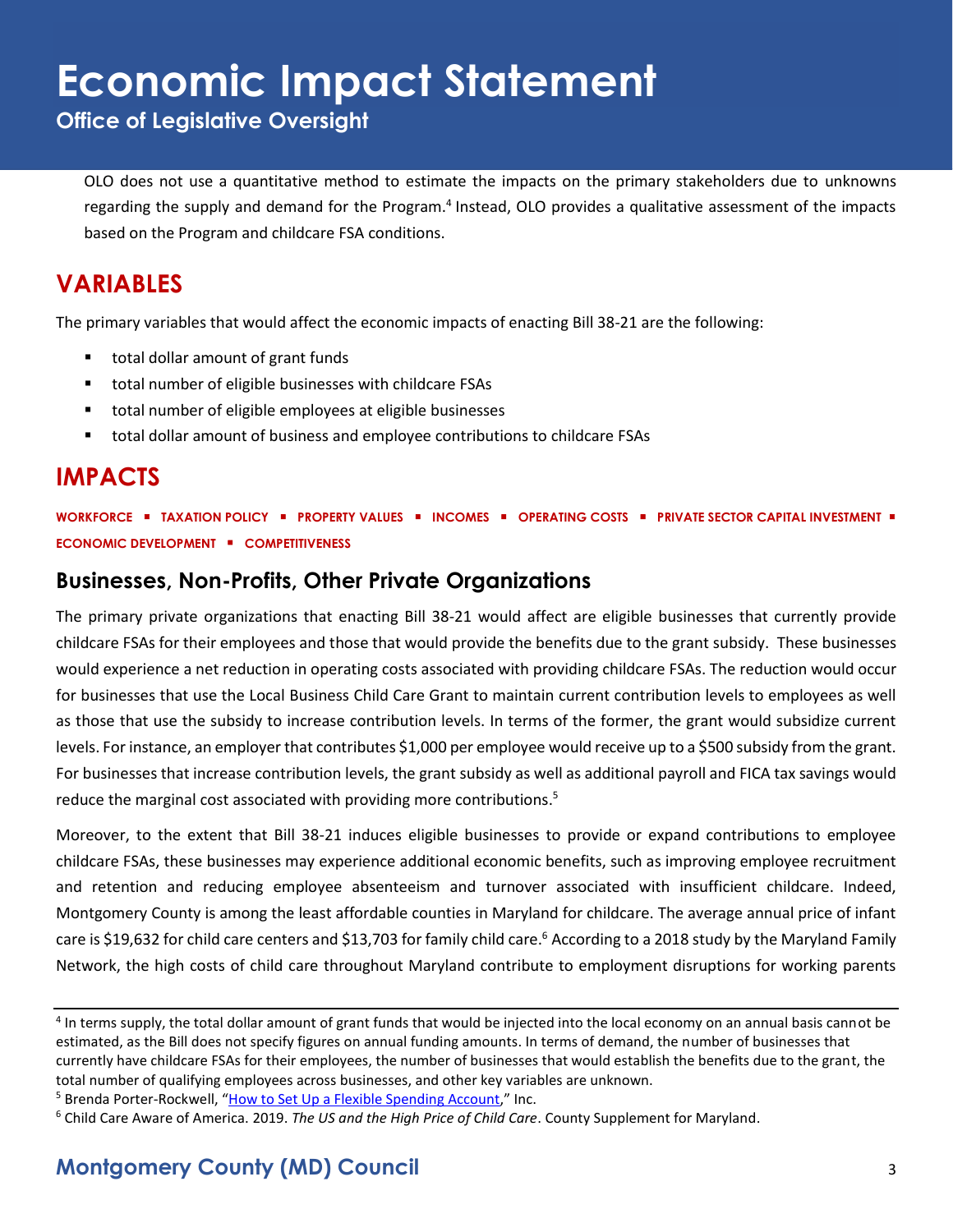**Office of Legislative Oversight**

with children.<sup>7</sup> In fact, almost 15% of working parents (especially women) in the state with children age 5 and under reported long-term disruptions to employment, such as switching from full-time to part-time work, due to child carerelated issues.<sup>8</sup> And approximately 18% of small businesses – the entities targeted by Bill 38-21 – experienced long-term disruptions to employment from working parents.<sup>9</sup> The study finds that these disruptions carry significant economic costs. "Every year, absenteeism and turnover due to childcare issues in Maryland," the report states, "cost businesses more than \$2.4 billion, reduce economic activity by nearly \$1.3 billion, and lower state and local tax revenues by over \$117 million." $^{10}$ 

OLO notes that Bill 38-21's potential impacts on the workforce, as well as economic development, competitiveness or other Council priority indicators,<sup>11</sup> likely would depend on the total dollar amount of the Local Business Child Care Grant allocated to businesses in the County on an annual basis and the characteristics of businesses that receive the grant. For instance, the Program's ability to mitigate employment disruptions likely would be greater if the grant targets businesses in low-wage industries in which the financial burden of childcare costs for workers is more severe. However, due to unknowns previously discussed, OLO is unable to anticipate the likelihood of workforce-related outcomes occurring with the enactment of the Bill.

#### **Residents**

The primary residents that enacting Bill 38-21 would affect are eligible employees whose employers would provide childcare FSAs or increase contribution levels because of the Program. These residents would experience net decreases in household childcare costs in the form pre-tax savings. As previously discussed, net decreases in childcare costs may also mitigate various employment disruptions. These include short-term loss of income associated with reduced hours and unemployment, as well as lower reemployment wages and other long-term impacts associated with job loss and prolonged unemployment.<sup>12</sup> In fact, a review of the research on the impact of childcare costs on parental employment finds that a reduction in out-of-pocket costs for childcare increases mothers' labor force participation.<sup>13</sup>

### **DISCUSSION ITEMS**

Not applicable

<sup>7</sup> Talbert, Elizabeth M., Ali Bustamante, Lindsay J. Thompson, and Margaret E. Williams. 2018. *Counting Our Losses: The Hidden Cost to Marylanders of Inadequate Child Care System*. Maryland Family Network.

<sup>11</sup> Montgomery County Code, [Sec. 2-81B, Economic Impact Statements.](https://codelibrary.amlegal.com/codes/montgomerycounty/latest/montgomeryco_md/0-0-0-80894)

### **Montgomery County (MD) Council** 4

 $8$  Ibid. 1.

<sup>&</sup>lt;sup>9</sup> Ibid. 12.

 $10$  Ibid. 15.

<sup>&</sup>lt;sup>12</sup> Austin Nichols, Josh Mitchell, and Stephan Linder, [Consequences of Long-Term Unemployment,](https://www.urban.org/sites/default/files/publication/23921/412887-Consequences-of-Long-Term-Unemployment.PDF) Urban Institute, July 2013. <sup>13</sup> Morrissey, Taryn W. 2017. "Child care and parent labor force participation: a review of the research literature." *Review of Economics of the Household*. 15: 1-24.